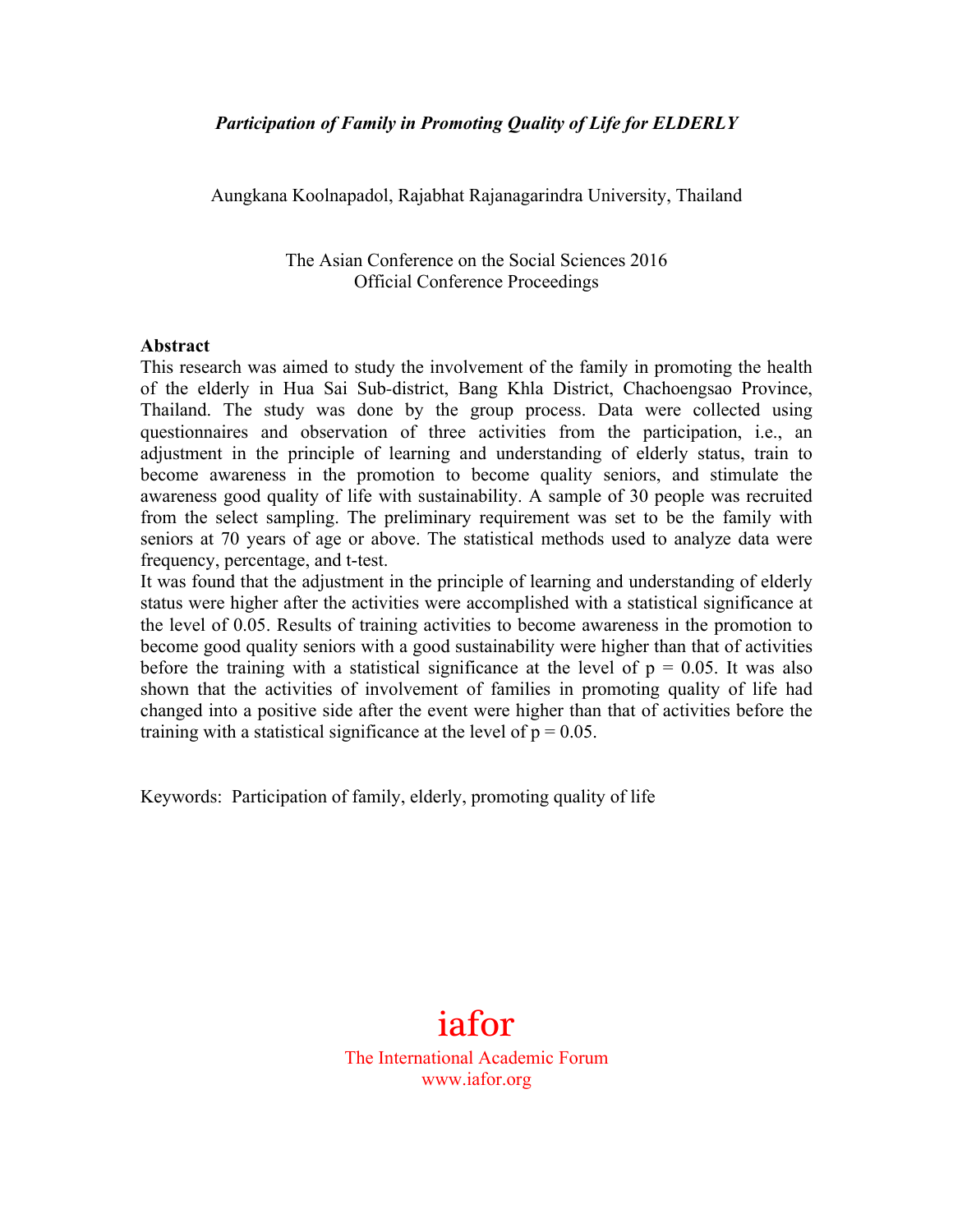#### **Introduction**

The Population in Thailand has increased from 26,000,000 to over 63,000,000 during the last 50 years. The aging population (60 years and over) has increased respectively as well. The essential cause of rapid decline in elderly population is due to fertility decreasing which 50 years ago, woman had given birth by average 6 times, but currently the average is less than 2. The prior transition has effect with ratio and the child population has decreased rapidly; therefore, ratio of elderly population has been increasing. Thus, the structure of Thai population has changed from young population to aging population (Foundation of Thai Gerontology Research and Development Institute, 2014). The quality of life of the elderly in Thai society, it was found that some were being cared for very well according to principle of Thai society; there are the culture and traditional practices to determine the family institution and supporting as residence for the elderly. The happiness of the elderly in the family is that they can live with the warm family with respect and caring. The role of the family member has realized and learned about the elderly; besides, understanding of the elderly conditions and treatment for avoiding conflicts and promoting good health, which in turn secures the feeling of the elderly on their values that they are meaningful to the family. Therefore, the elderly would like to live long and has effect with the elderly health and the good quality of life.

In Hua Sai Sub*-*district, Bang Khla District, Chachoengsao Province had 2,423 families: the number of the population was 7,529 and the number of the elderly was 1,071. According to the elderly number which mentioned, the older people with the chronic disease were 286 and 14 were disable. As the research, it was found that most of the family needed to work in remote areas that caused the elderly to feel lonely. Although currently some organizations were concerned and supported welfares, only some older people got this attention. As the informal interview some seniors was found that the activities that were provided for them were good and useful, but when the elderly people went back to their homes; the family member did not understand the changes which occurred with the elderly. Thus, the problem was aware from the researcher who is the scholar of Rajabhat Rajanagarindra University, which has the campus in Hua Sai Subdistrict, Bang Khla District, Chachoengsao Province. The research aimed to help the community. Thus, the researcher was interested to study the involvement of family in promoting the health of the elderly; analyzed the problems and explored the solutions together. This research was aimed to be applied with guidelines in promoting health and quality of elderly in community. Hence, the elderly can live happily with the family; including people in the family have realized their roles and also supporting the good quality of life of the elderly.

This research was aimed to experience the involvement of the family in promoting the health of the elderly in order to be guidelines for promoting the health and quality of life of the elderly with the cooperation between the family and community. The results of the study will be useful data for related organizations in adjustment of considering for planning practices in policy framework in promoting the involvement of the family in promoting the good quality of life.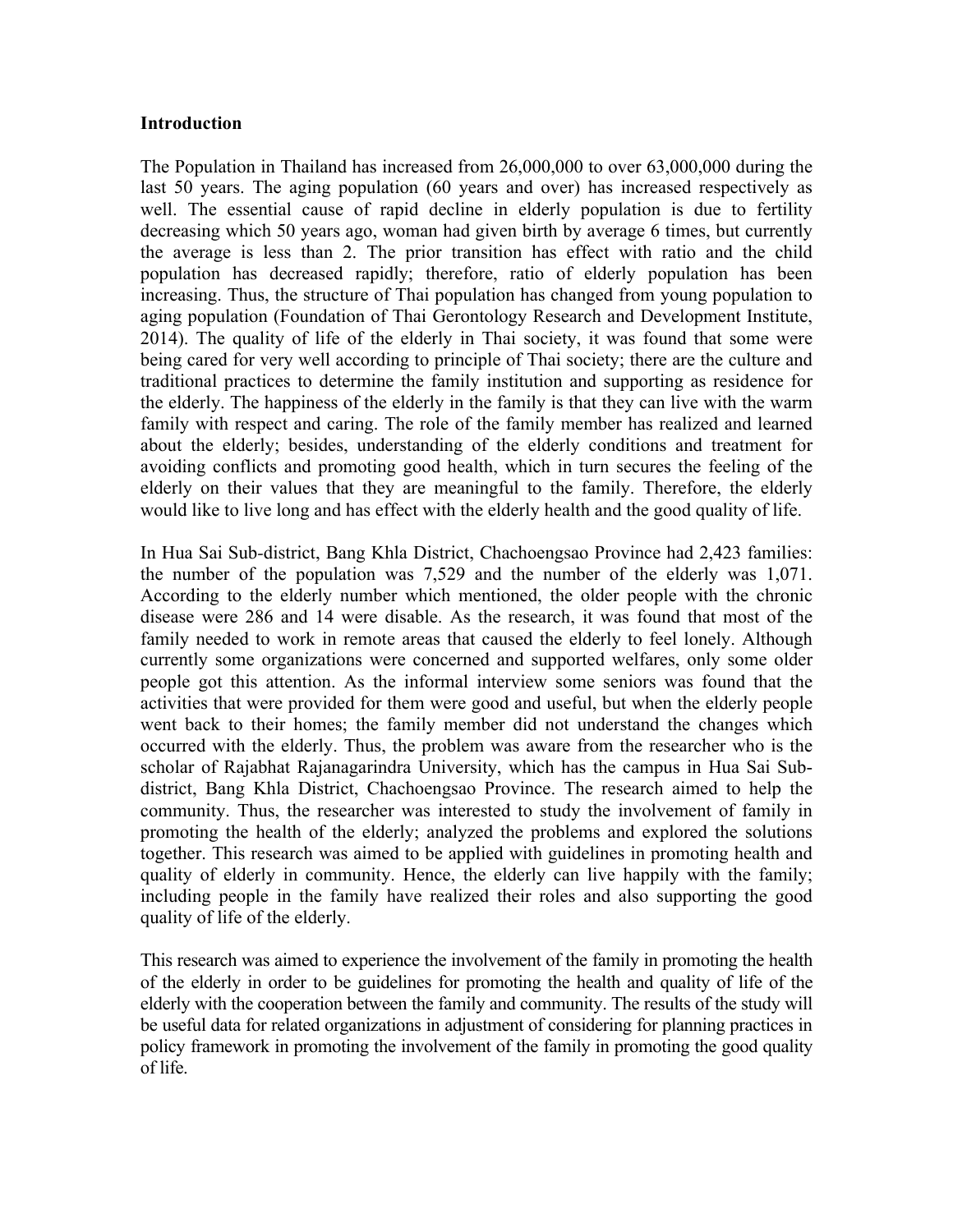## **Objectives**

The major objective of the research was aimed to study the involvement of the family in promoting the health of the elderly where three minor objectives were, i.e., to adjust the basic of learning and create understanding of the elderly, to practice in order to raise awareness in promoting the health of the elderly, and to maintain the awareness in a long term practicing.

## **Method**

## **Population and Samples**

The population: the people who were 70 years of age or above and people who took care of the elderly who lived together, their names were in the House Registration and lived in Hua Sai Sub-district, Bang Khla District, Chachoengsao Province, Thailand.

Samples: The cooperation of 30 older people who were 70 years and over as volunteers and another 30 people who took care of the elderly.

## **Variables of the Study**

The independent variable of the study was the participation of the family of the elderly by applying Group Dynamics.

The dependent variable of the study was 4 elements of World Health Organization: 1) Physical 2) Psychological 3) Social relation 4) Environment

## **Methodology**

The researcher conducted the research by using Group Dynamics. At the beginning: preparing area and contacted and coordinated with other people for selecting 30 elderly volunteers who were 70 years of age or above. Besides, 30 people who took care of the elderly, all of them gave great cooperation. The study began with involvement of the family for promoting the health of the elderly with pattern of experiment *"One Group Pretest-Posttest Design".* The research studied in the role of the family in promoting the health of the elderly and acting of the family in promoting the health following the perception of the elderly. Later, 30 people who took care of the elderly attended 3 activities for adjustment in the principle of learning and understanding of elderly status, trained to become aware in the promotion to become quality seniors, and stimulate the awareness of good quality of life with sustainability. At the end of the activities, the researcher followed the results with the study of the family roles in promoting the health of the aging people and also the role of the family in promoting good quality of life following the perception of the elderly

The instruments for collecting data were questionnaires of the role of the family in promoting good quality of life of elderly. The questionnaires of the role of the family in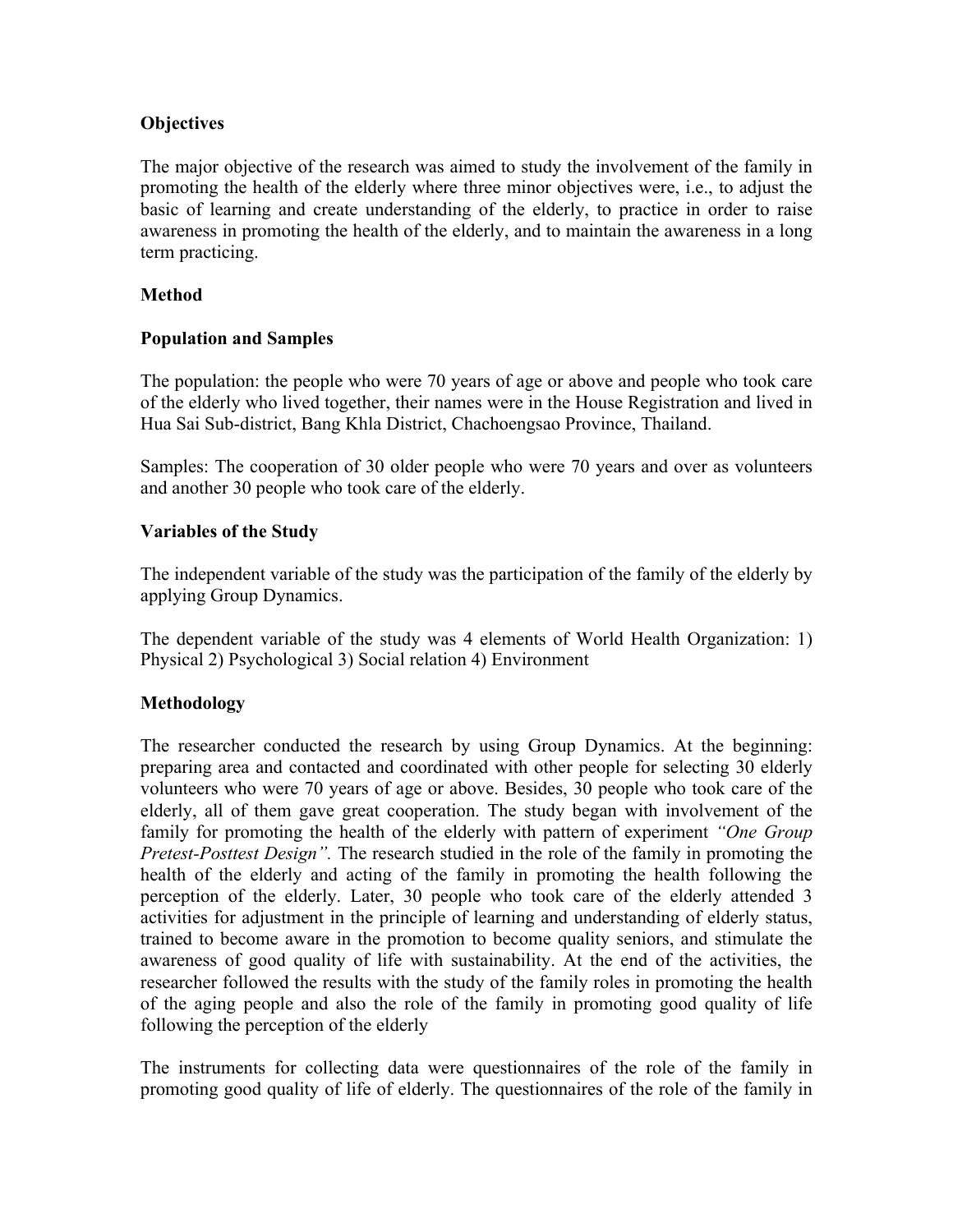promoting good quality of life following the perception of elderly and the proficiency test from 3 activities.

The instrumentation of the research, the researcher studied on concepts, theories and the involved research on the role of the family in promoting quality of life of elderly. Besides, the questionnaire and tests were investigated for quality and validity by 3 experts. The instruments were proved and used with trial samples which had similarity with the 30 real samples. The results were used to find the reliability of the questionnaires and proficiency test.

Data collecting by using questionnaires of the role of the family in promoting the good quality of life and the questionnaires in performing the role of the family in promoting good quality of life following the perception of the elderly. Before and after participating the activities of group process and evaluating the knowledge of people who took care of the elderly both before and after attending the activities.

The statistical methods used to analyze the data were frequency, percent and the comparison of t-test scores before and after the participation of activities. T-test and the role of the family in promoting good quality of life following the perception of the elderly were used.

#### **Results and Discussion**

People who took care of the elderly were 30 volunteers, who consisted of 22 females or 73.33 percent and 8 males or 26.67 percent. The most of them were from the age of 40-49 years: 11 people or 36.67 percent, in the age of 50-59 years: 7 people or 23.33 percent, in the age lower than 30 years: 5 people or 16.67 percent, in the age of 31-39 years: 4 or 13.33 percent and in the age of 60 and over: 3 years or 10 percent in respectively. The status of 18 of them was married or 60 percent, 8 people were single or 26.67 percent, the number of the divorced and separated was 3 or 10 percent and other was 1 or 3.33 percent in respectively. Most of them had relationship with the elderly as children: 20 people or 66.67 percent. There were 7 that had relationship as grandchildren or 23.33 percent. There was only 1 as a relative or 3.33 percent and others were 2 or 6.67 in respectively.

The 30 elderly volunteers who participated consisted of 23 females or 76.67 percent and 7 males or 23.33 respectively. Most of them were aged 80-89 years: 18 people or 60 percent, aged 71-79 years: 11 people or 36.67 percent, and lower than 70 years: 1 person or 3.33 respectively. Most of them were widowed, divorced and separated: 20 people or 6.67 percent, 7 of them were in marriage status or 23.33 and 3 were single or 10 percent in respectively. Most of them have chronic diseases as arthritis: 12 people or 40 percent, high blood pressure: 10 people or 33.33 percent, and other diseases 9 people or 30 percent, heart disease: 5 people or 16.67 percent, diabetes: 4 people or 13.33 and there were 3 people or 10 percent without chronic diseases, allergy: 2 people or 6.67 respectively. Most of them graduated from primary school: 15 people or 50 percent, a lot of them graduated in secondary school and others: 12 people or 40 percent and there were 3 people or 10 percent had no education respectively. According to income, most of them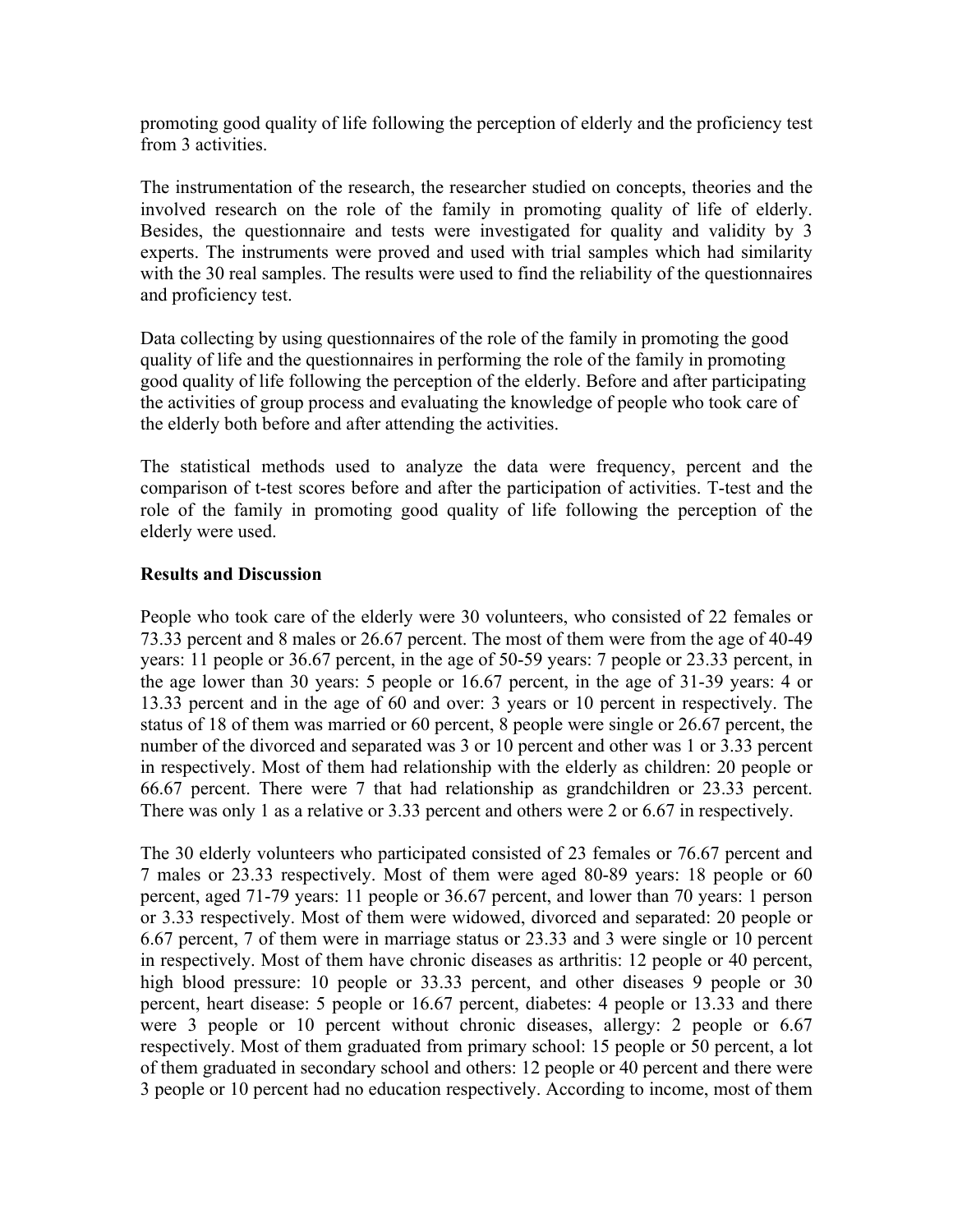have income under 1,000 Baht (29 U.S. dollars) per month: 23 people or 76.66 percent, the elderly with income between 1,000-3,000 Baht (29-86 U.S. dollars) per month: 3 people or 9.99 percent, the elderly with income over 3,000 Baht (over 86 U.S. dollars) per month: 2 people or 6.66 percent and there were 2 elderly did not state their income or 16.66 percent respectively.

## **Conclusion**

According to the activities, it was found that the results of the activities for basic adjustment of learning and understanding of elderly status were higher after the activities with a statistical significance at level of  $p= 0.05$ . The result of training and stimulate the awareness good quality of life of the elderly was higher after the training with a statistical significance at level of  $p=0.05$  and the results of the simulation for the awareness of good quality of life with sustainability were higher after training with a statistical significance at the level of p=0.05. The study of the involvement of the family in promoting the health of the elderly was found that the role of family had changed into the positive side after the activities with the statistical significance at the level of  $p=0.05$  all of in physical, psychology, social relation and environment. This is because the participation of this group process activities which the researcher and others arranged; thus, this is a cause of learning and had changed in every aspect and it was consistent with Connie (2008) which stated that family should be created with understanding of the changes in elderly which this group process was arranged, the volunteers who took care of the elderly understood more and was aware of the difference and have learned to take care of the elderly in an appropriate way. The members of the family in all ages were part of helping each other. The elderly can share their experiences with people in the family and family members should understand in the good quality of the elderly as Campbell (1976); Young and Longman (1983) define the meaning of "good quality of life of elderly" means the good feeling of themselves, their lives and being active, also have self-confidence to admire themselves and face the obstacle with confidence; besides, they feel that they are not a burden on their children and can attend activities in their community.

## **Acknowledgement**

The authors would like to thank the Rajabhat Rajanagarindra University (RRU) for financial contribution.